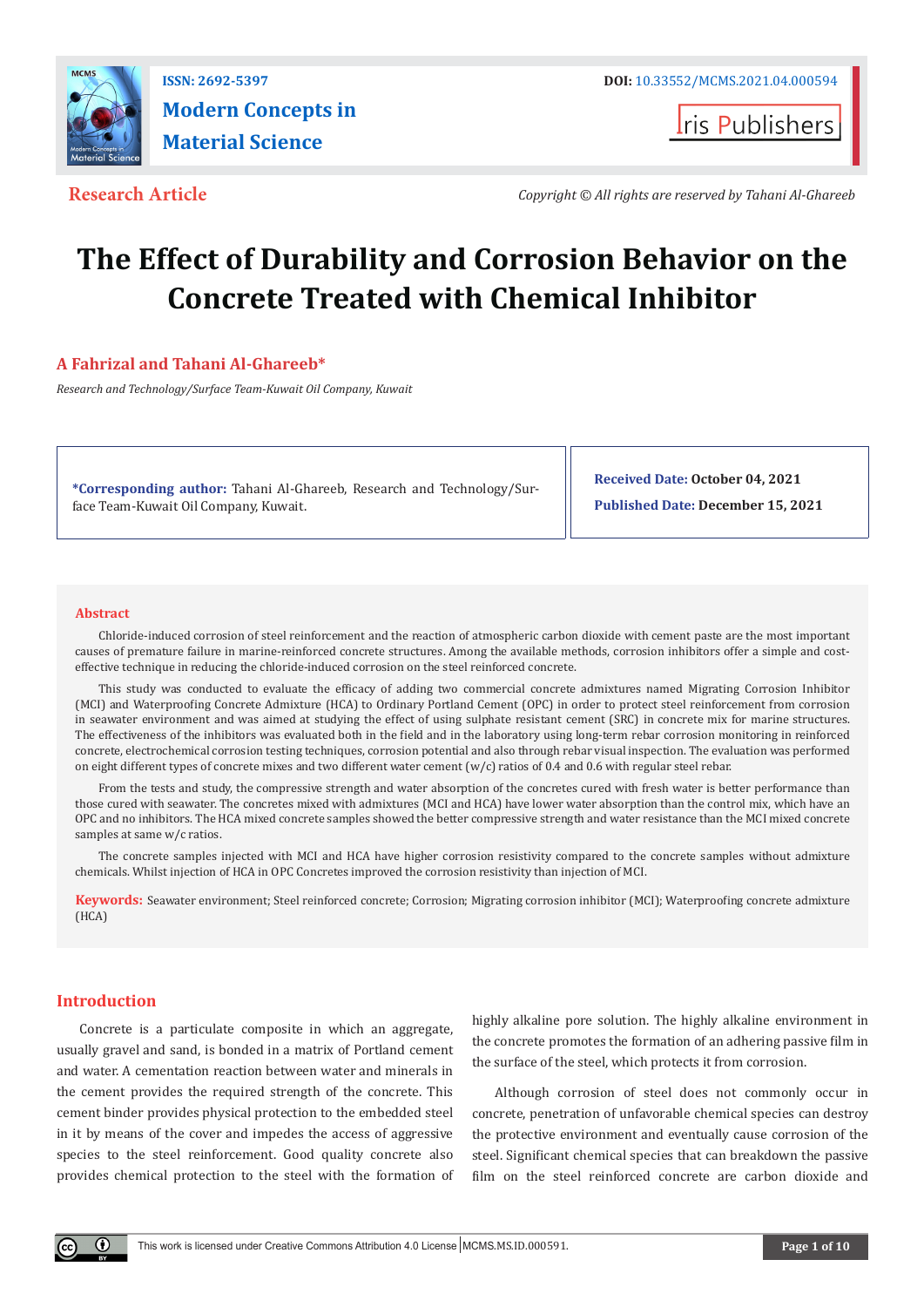chlorides [1]. Carbon dioxide has a slow ingress to the concrete paste and reacts with the alkaline components in the concrete, neutralizing the alkalinity. While the chloride ion attacks the passive layer but, unlike carbonation, chlorides are not consumed in the process but help to break down the passive layer of oxide

on the steel and allow the corrosion process to proceed quickly. The conceptually derived Evans diagram at Figure 1 represents the effect of increasing chloride concentration on the reinforcement corrosion rate.



Limiting salts in concrete ingredients, lowering the water-tocement (w/c) ratio mixes, having adequate concrete cover, and using corrosion protection systems, could efficiently reduce the corrosion process. The use of corrosion protection systems, such as corrosion-inhibiting chemical admixtures and supplementary cementing materials, increases the construction cost, but the cost is marginal compared with the cost of repair of the structure, because of premature deterioration [3]. Among the available methods, corrosion inhibitors offer a practical and cost-effective protection method, primarily with the aim of effectively reducing the chlorideinduced corrosion in reinforced concrete.

Chloride-induced corrosion of carbon steel reinforcement and the reaction of atmospheric CO2 with cement paste are the most important cause of premature failure of reinforced concrete structures [4]. Among available methods, corrosion inhibitors offer a simple and cost effective prevention technique, primarily to prevent and stop chloride-induced corrosion. Nevertheless, performance of commercial inhibitors is only partially satisfactory, since there is not yet a clear knowledge on the real effectiveness of these products in the field under Kuwaiti environment.

The objective of this study is to evaluate the effectiveness of adding two commercial chemical agents entitled Migrating Corrosion Inhibitor (MCI) and Waterproofing Concrete Admixture (HCA) to Ordinary Portland Cement (OPC) and Sulfate Resistant Cement (SRC) concrete mix in order to protect steel reinforcement from marine corrosion. This evaluation was performed on two different water cement (0.4 and 0.6 w/c) ratios with regular steel rebar's serving tests in the lab and marine field premises.

#### **Migrating corrosion inhibitor (MCI)**

The MCI can be applied either directly on the concrete surface

or as an admixture while mixing concrete. [5]. It diffuses through concrete to form a monolayer film at the interface between concrete and steel reinforcement, which supports both anodic and cathodic corrosion reaction by preventing the passage of aggressive chloride ions (Cl-) and other corrosion-induced species through this film.

The specifications mention that MCI is a water-based organic corrosion-inhibiting admixture for the protection of reinforcement in concrete. In addition, when incorporated into concrete, the MCI migrates toward the reinforcement and forms a monomolecular layer that inhibits the corrosion reaction on both anodic and cathodic components of the corrosion cell. This chemical is compatible with all types of Portland cements, mineral admixtures, super plasticizers, accelerators and air entraining admixtures. The manufacturer recommended dosage of 0.6 l/m3 that was used in the preliminary tests for casting concrete.

The physical characteristics of the material are given in Table 1.

#### **Waterproofing concrete admixture (HCA)**

When the Waterproofing admixture is added to concrete, it reacts with metal ions to form an insoluble organic metallic salt. This would reduce the porosity of concrete and increase its resistance to the penetration of water and chlorides [6]. Molecules of this salt have a long chain of hydrocarbon on one end that resists water and a polar end that is also attached to reinforcing steel and chained together, creating a protective layer against chlorides, oxygen, and moisture. At the surface of the reinforcing steel, the admixture chemical reacts with ferrous ions and forms a stable layer.

The manufacturer recommended dosage of 10 l/m3 was used in the preliminary concrete test specimens. General properties and characteristics of the waterproofing admixture are given in Table 2.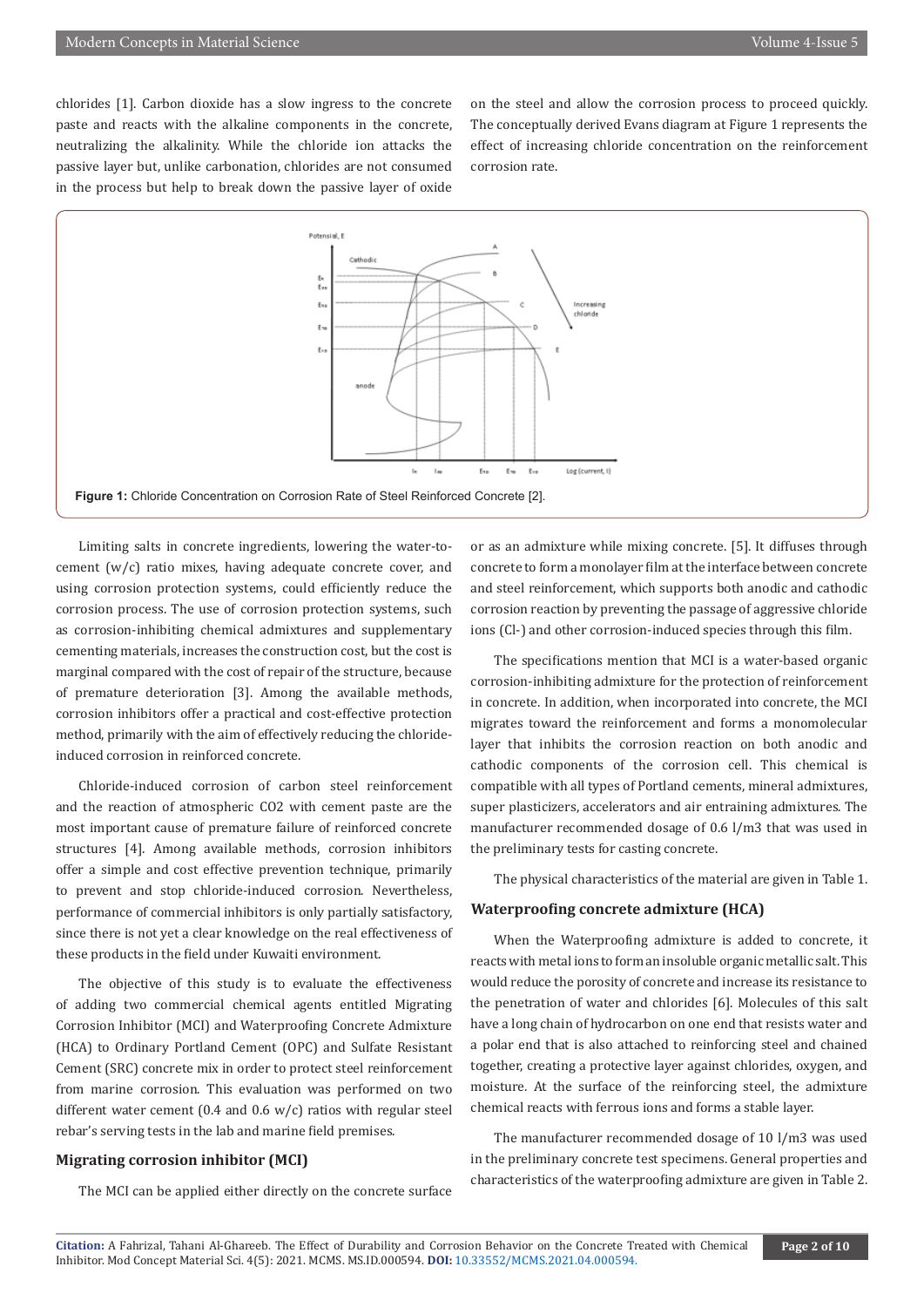## **Table 1:** Physical characteristics of MCI.

| <b>Properties</b> | <b>Values</b>           |  |  |
|-------------------|-------------------------|--|--|
| Appearance        | Clear dark brown liquid |  |  |
| Density           | 1.14-1.23 kg/1          |  |  |
| pH                | $9.5 - 11.5$            |  |  |
| Shelf life        | $12 \text{ mo}$         |  |  |

**Table 2:** Physical characteristics of HCA.

| <b>Properties</b> | <b>Values</b>         |  |  |  |
|-------------------|-----------------------|--|--|--|
| Form              | liquid                |  |  |  |
| Specific gravity  | 1.05                  |  |  |  |
| Chloride content  | Nil                   |  |  |  |
| pH                | 8.5                   |  |  |  |
| Compatibility     | OPC, fly ash and slag |  |  |  |

# **Testing Program**

Eight different concrete mixes two cement types, namely, the OPC and SRC (sulfate-resistant cement) at two levels of w/c ratios (0.4 and 0.6) to resemble normal to stringent concrete quality.

Two corrosion-inhibiting admixtures, HCA and MCI were used with each set of concrete mixed with OPC. The design strength of four of the concrete mixes was 25 MPa, while the remaining

|  | <b>Table 3: Concrete Mix Design per Meter cube for Eight Different Mixes.</b> |
|--|-------------------------------------------------------------------------------|
|--|-------------------------------------------------------------------------------|

concrete mixes were designed to have a compressive strength of 40 MPa. Mixes 1 and 2 were the control mixes, which have an OPC and no inhibitors. In Mixes 3 and 4, the OPC was replaced with the SRC. Mixes 5 and 6 were similar to Mixes 1 and 2, respectively with the addition of MCI; while to Mixes 7 and 8, HCA was added. The details of mix design for eight different mixes are given in Table 3. Concrete mixes were prepared for a preliminary study based on this mix design.

| <b>Mix Number</b>                  | $\mathbf{1}$ | 2 <sup>1</sup>  | 3    | $\overline{4}$  | 5 <sup>1</sup> | 6               | $7\phantom{.0}$ | 8               |
|------------------------------------|--------------|-----------------|------|-----------------|----------------|-----------------|-----------------|-----------------|
| Mix Code                           | IP4          | IP <sub>6</sub> | VP4  | VP <sub>6</sub> | IM4            | IM <sub>6</sub> | IH4             | IH <sub>6</sub> |
| Design Strength                    | K400         | K250            | K400 | K250            | K400           | K250            | K400            | K250            |
| MCI (admix.), liter                |              |                 |      |                 | 0.6            | 0.6             |                 |                 |
| HCA (admix.), liter                |              |                 |      |                 |                |                 | 10              | 10              |
| W/C ratio                          | 0.4          | 0.6             | 0.4  | 0.6             | 0.4            | 0.6             | $0.4\,$         | 0.6             |
| Cement Type                        | <b>OPC</b>   | <b>OPC</b>      | SRC  | <b>SRC</b>      | <b>OPC</b>     | <b>OPC</b>      | <b>OPC</b>      | <b>OPC</b>      |
| Cement, kg                         | 450          | 450             | 450  | 450             | 450            | 450             | 450             | 450             |
| Dry Sand, kg                       | 640          | 590             | 450  | 450             | 450            | 450             | 450             | 450             |
| Aggregate 20 mm, kg                | 640          | 590             | 640  | 590             | 640            | 590             | 640             | 590             |
| Aggregate 10 mm, kg                | 770          | 660             | 770  | 660             | 770            | 660             | 770             | 660             |
| Total water, liter                 | 191          | 281             | 191  | 281             | 191            | 281             | 191             | 281             |
| Plasticizer min., $1/m^3$          | 5            | 5               | 5    | 5               | 5              | 5               | 5               | 5               |
| Plasticizer max., l/m <sup>3</sup> | 7.5          | 7.5             | 7.5  | 7.5             | 7.5            | 7.5             | 7.5             | 7.5             |
| Target Slump, mm                   | 120          | 120             | 120  | 120             | 120            | 120             | 120             | 120             |

The concentrations of the admixtures were based on the supplier's recommendations that are 10 l/m3 and 0.6 l/m3 for the HCA and MCI, respectively. Mixtures with 0.4 w/c ratio were designed for K400 and 0.6 w/c ratio for K250.

In the preliminary casting, concrete specimens were casted in 100 mm x 100 mm x100 mm cubes, as well as a 100 mm x 200 mm cylinder. Three specimens were tested at the age of 3, 7 and 28,365 days for their compressive strength according to the ASTM standard C39M-10 [10].

# **Methodology of Concrete Testing**

# **Compressive strength**

Concrete cubes of sizes 100X100X100 mm3 were prepared from all the mixes. Compressive Strength Test was conducted during the process of curing concrete samples. As the hydration takes place and the curing process progresses, capillary pores are filed with hydration products. The capillary porosity of the paste depends on both w/c ratio of the mix and degree of hydration. In this study, concrete cubes of each mix were cured in normal and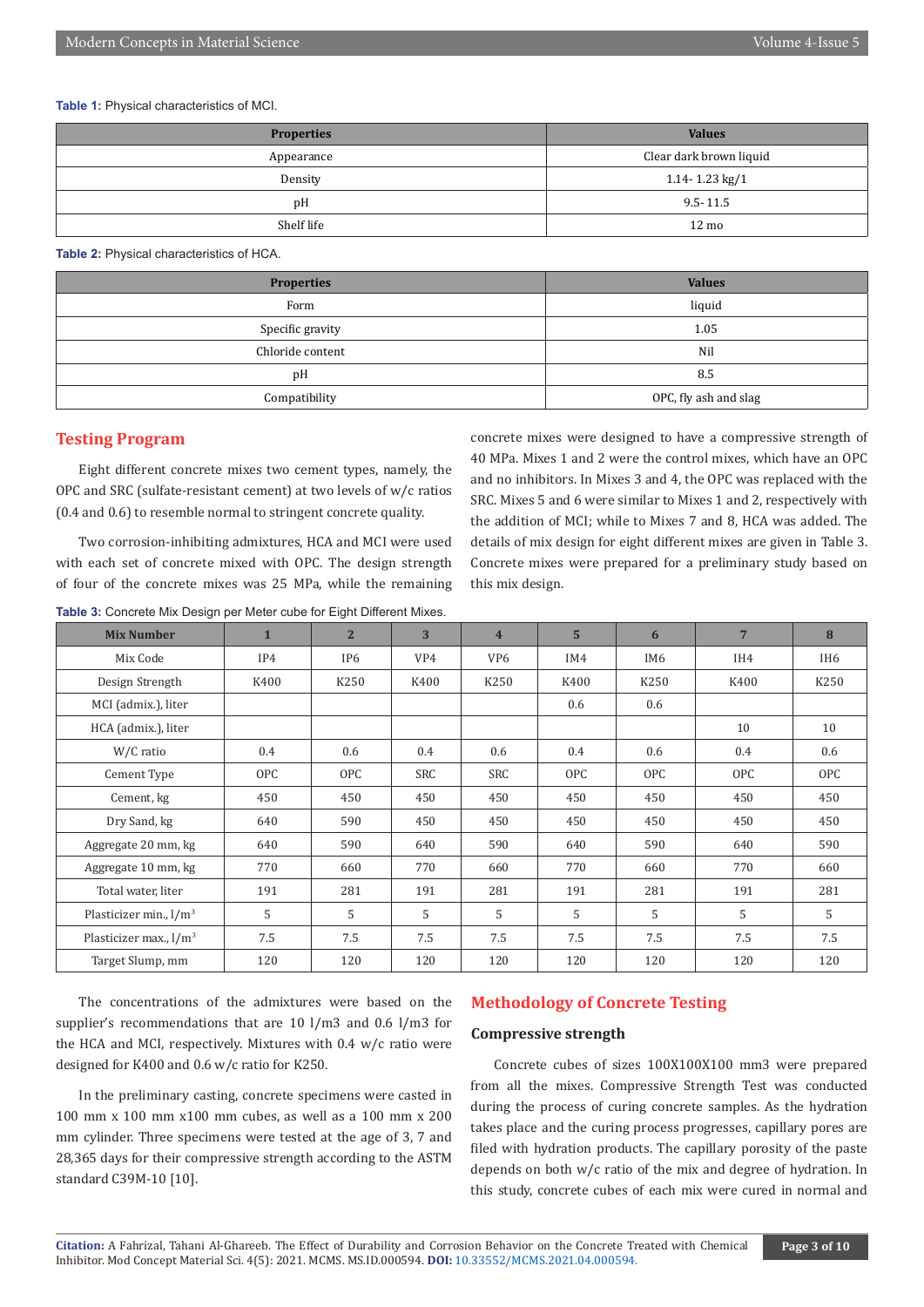seawater curing and tested for compressive strength at 1 day, 3 days, 7 days, 28 days, 6 months, 1 year, and 2 years. Three concrete cubes were tested from each mix after each curing period. Strength gain development at certain curing intervals was monitored and recorded.

### **Water absorption test (British Standard 1881-122:2011)**

This test was aimed at determining the amount of water absorbed by the concrete specimens. Concrete cubes of size 100 mm X 100 mm X 100 mm were used, as the preliminary specimens, to be tested for water absorption, and the results were corrected to that equivalent to a surface to volume ratio of a core of 75 mm long with diameter of 75 mm according to BS 1881-122:2011 [9]. The test was conducted on concrete at an age of 28 to 32 days. Three concrete specimens from each mix were dried in an oven at the age of 24 to 28 d for 72±2 hours. They were then removed from the oven and cooled in dry airtight vessel for 24±0.5 hours. The weights of the concrete specimens were measured immediately after cooling. After that, the concrete cubes were immersed in water for 30±0.5 minutes, assuring that there was 25±5 mm of water above the top of specimens. After removing the bulk of surface water, the concrete specimens were weighed. According to BS 1881-122:

2011 [9], the water absorption rate of the concrete mixed with water, resisting admixtures, and pore blockers should be measured at the immersing periods of 10, 30, 60, and 120 min. The absorption of each specimen was calculated as the increase in mass resulting from immersion expressed as a percentage of the mass of the dry specimen. Then, the corrected absorption was calculated according to the correction factor explained in BS 1881-122:2011.

# **Electrical indication test for resistance chloride ion penetration (ASTM C1202, 2010)**

(ASTM C1202, 2010) [11]. In this test, a concrete cylinder of 100 mm in diameter and 200 mm in height was prepared and cured for 28 d. A concrete disc of 50 mm height was cut from the middle of the cylinder and was epoxy coated on the side. This disc was specially prepared to ensure that all concrete pores were saturated with water. A cell of concrete disc with sodium hydroxide on one face and sodium chloride on the other was built and connected to 60-v power supply. The total charge passed in six hours through the concrete disc was measured to provide the basis for assessing the effectiveness of different concrete mixes in resisting chloride ion penetration.

**Corrosion measurement of embedded steel reinforcement in concrete exposed to sea water environment (ASTM G109-7, 2013)**



**Figure 2:** Concrete specimens for Corrosion Test, Exposure in Laboratory.



**Figure 3:** Concrete specimens for Corrosion Test, Exposure in Field.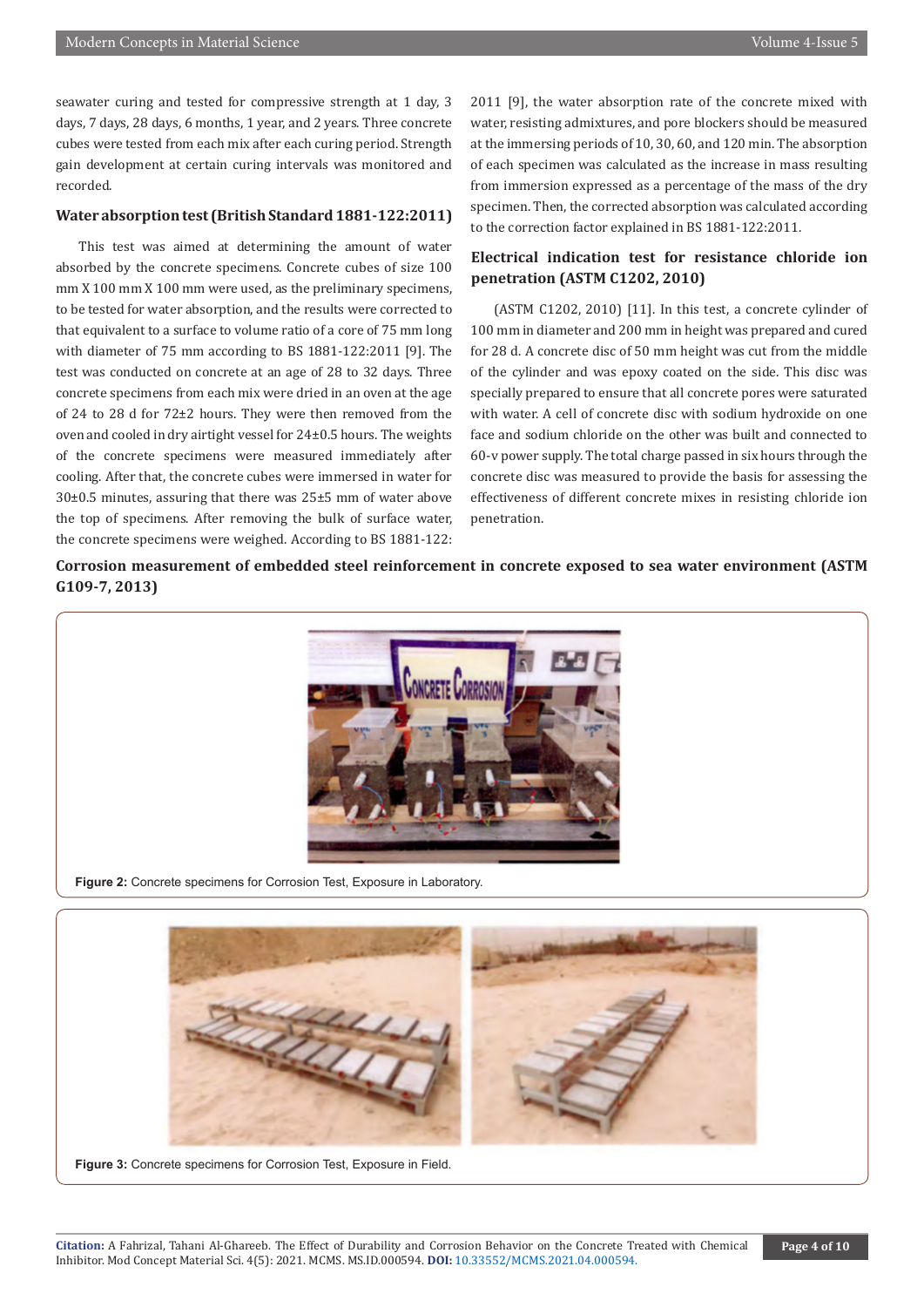The ASTM G 109, 2013 [8] accelerated corrosion test was first developed to study the effect of chemical admixtures on the corrosion performance of steel reinforcement. This test method is used to evaluate materials intended to inhibit chloride-induced corrosion of steel in concrete. Reinforced concrete specimens (control and inhibited concrete) were prepared according to the relevant ASTM standards (Abdulsalam et. al., 2015) of mixing and preparing concrete specimens. Each specimen has a size of 279 mm x 152 mm x 114 mm, with one rebar at the top and two rebar at the bottom. In laboratory the specimens were subjected to cycles of wetting (ponding) with 3% NaCl solution for two weeks and drying for another two weeks (Figure 2&3).

In corrosion test, the corrosion potential of the steel reinforcement in the concrete is measured using the Great Dane corrosion meter. The results of the Great Dane coincide with the results of the macro-cell current.

The corrosion potential of a steel-reinforced concrete specimen, according to ASTM-C876, indicates the occurrence of corrosion activity in the embedded reinforcing steel bar (ASTM-C876, 2009) [7]. ASTM-C876 states there is threshold at -200 mV and -350 mV. If the corrosion potential is less than -200 mV, then there is a greater than 90% probability that no reinforcing steel corrosion is occurring in that area at that time of measurement. If the corrosion potential is greater than -200 mV and less than -350 mV, then the corrosion activity of the reinforcing steel in that area is uncertain. If the corrosion potential is greater than -350 mV, then there is a greater than 90% probability that reinforcing steel corrosion is occurring in that area at that time of measurement.

# **Result of Testing**

# **Compressive strength**

Results of compressive strength for mixes with w/c ratio 0.4 are shown in Figure 4 and 5, and compressive strength results for mixes with w/c of 0.6 are shown in Figure 6 and 7. The results indicated that for w/c of 0.4, OPC attained the lowest strength development after seawater and normal water curing; whereas, all mixes with w/c of 0.6 presented almost the same strength development. All mixes of 0.4 and 0.6 w/c showed better strength development in normal water curing than in seawater curing.



**Figure 4:** Compressive strength development for mixes with w/c of 0.4 after normal water curing.

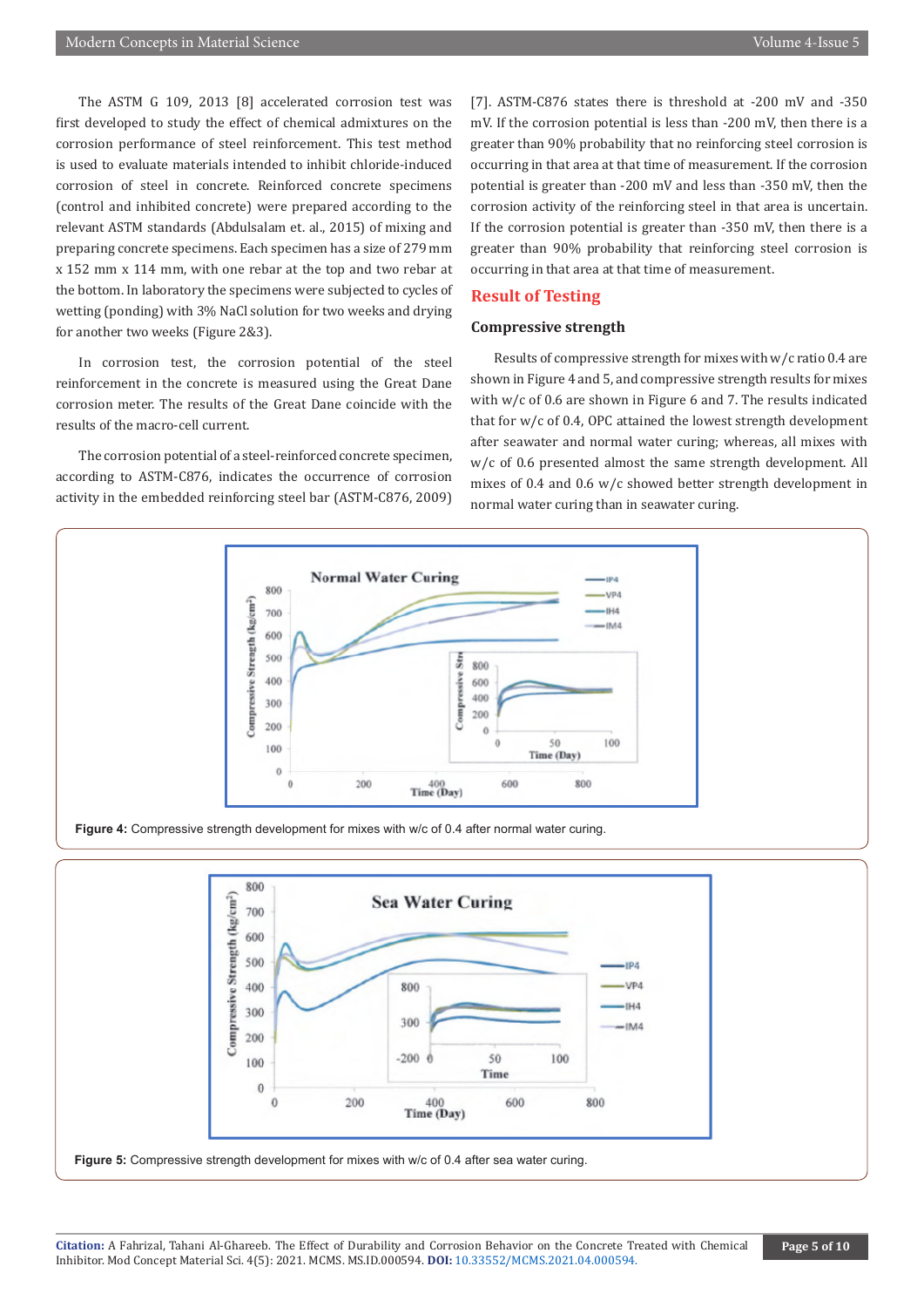





# **Water absorption test (British Standard 1881-122:2011)**

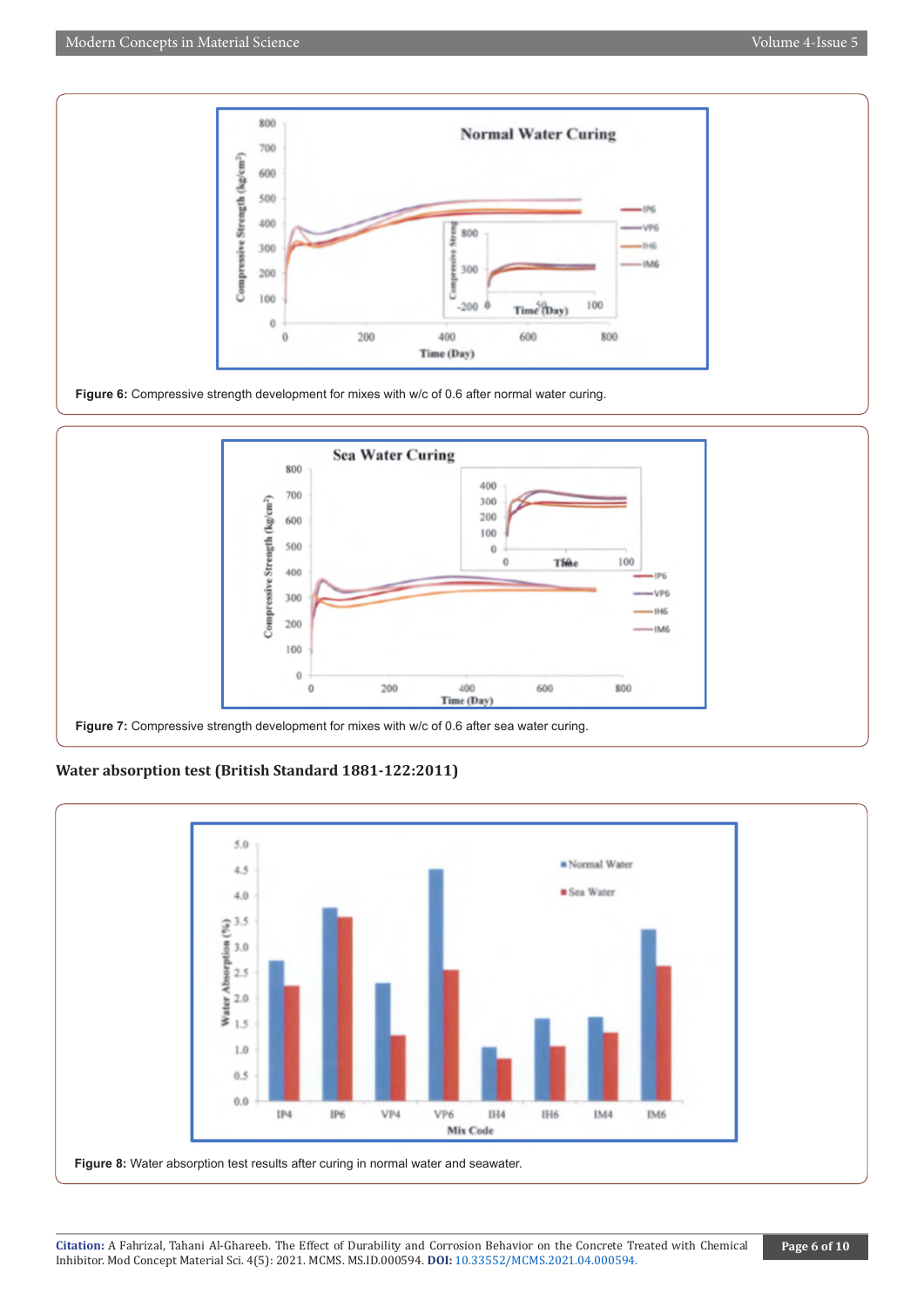Water absorption properties of different mixes were studied by preparing preliminary mixes, and actual mixes and a comparative study was performed. The results of the water absorption test for all mixes are shown in Figure 8 and 9. The water absorption test results for all mixes cured in seawater were less than those in normal water as shown in Figure 8. From the results of these tests,

it is clear that as the water cement ratio increased, the percentage of water absorbed increased. Also, the water absorption depended on the type of cement; control mix with OPC absorbed more water than mix with SRC for both normal water-cured and seawater-cured samples at 0.4w/c ratio. However, at higher w/c ratio of 0.6 and for normal water cured samples, OPC performed better than SRC.



**Figure 9:** Results of water absorption test versus time for concrete specimens inhibited with MCI and HCA.

Concrete mixes prepared with HCA at 0.4 w/c ratio showed the least water absorption. The addition of both corrosion inhibitors to concrete resulted in a decrease in water absorption compared to control mix with OPC; however, the performance was better with HCA than with MCI at both w/c ratios. The performance of MCI toward water absorption depended on the w/c ratio; it performed well at lower w/c ratio of 0.4, whereas water absorption for the mix with MCI was higher at 0.6w/c ratio.

For the mixes with inhibitors or admixtures, the test was done at four intervals (10, 30, 60, 120 min) as per the requirement of the standard, as shown in Figure 7. The addition of HCA to the concrete significantly decreased the amount of water absorbed by concrete, HCA performs the dual action of corrosion-inhibition and waterproofing concrete admixture. While the water absorption results in Figure 8 indicated that, the addition of MCI to concrete would not affect the amount of water absorbed by concrete specimen. Because the MCI migrates toward the reinforcement and forms a monomolecular layer that inhibits the corrosion reaction on both the anodic and cathodic components of the corrosion cell and has no water proofing effect.

# **Electrical indication test for resistance chloride ion penetration (ASTM C1202, 2010)**

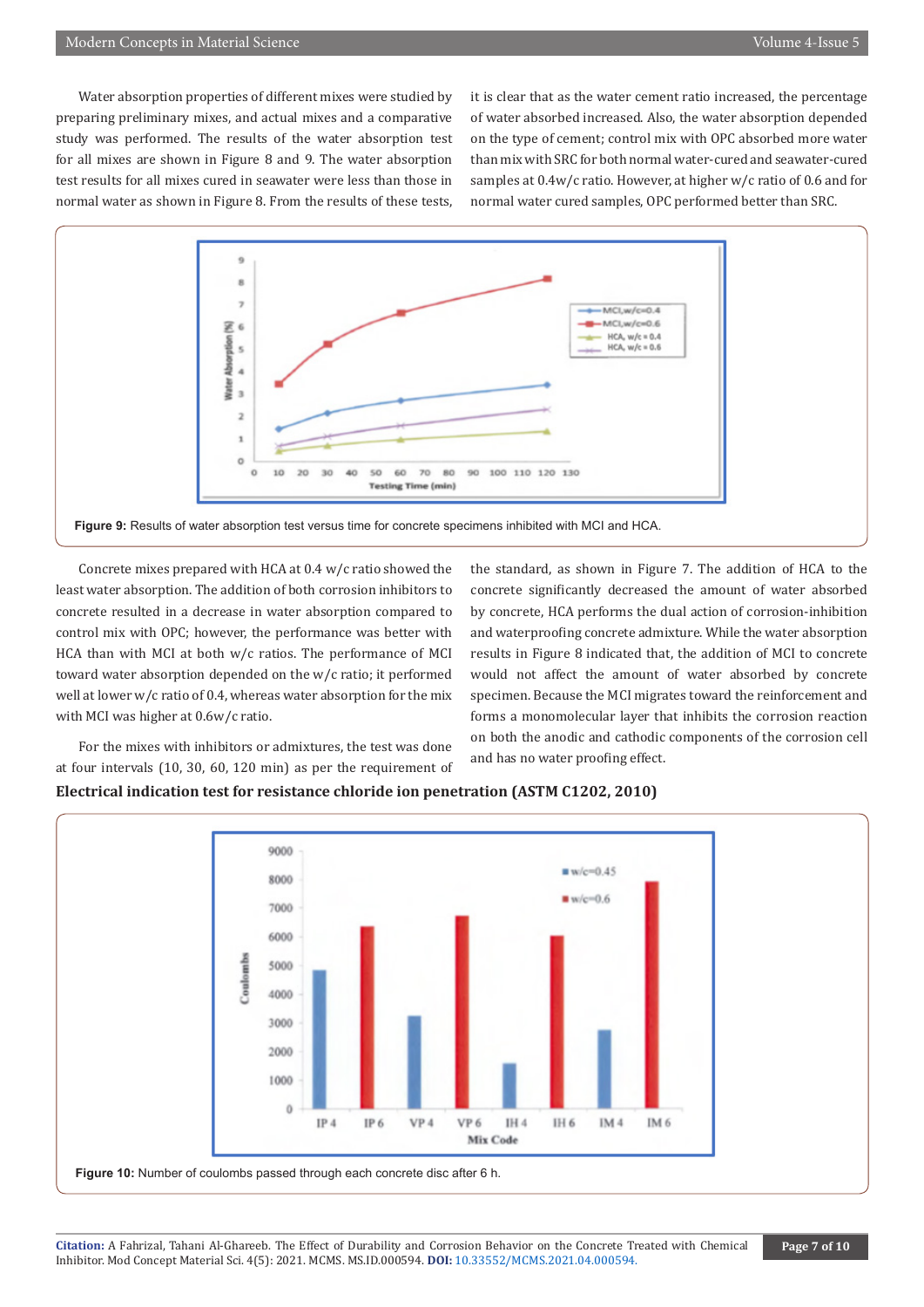Figure 10 shows the total charge passed in six hours through the concrete discs. From Figure 10, at low w/c ratio, the HCA's concrete demonstrates the highest resistance to chloride ion penetration, while the OPC concrete shows the lowest resistance. If we compare the results in Figure 10 and the chloride ion penetrability based on column passed values described in ASTM C 1202 in table 11, it is concluded that all mixes with w/c of 0.6 have shown high chloride ion penetrability. Also, if the results for the 4 mixes with w/c of 0.4 in Figure 10 are compared with the values in Table 4, it is clear that the OPC concrete showed high penetrability, and VSC and MIC concretes showed moderate chloride penetrability, whereas, HCA concrete showed low chloride penetrability. This would indicate the efficiency of adding HCA to concrete to increase the resistance of concrete against chloride ion penetration.

#### **Table 4:** Chloride Ion Penetrability Based on Charge Passed (ASTM Cl202).

| <b>Charge Passed (coulombs)</b> | <b>Chloride Ion Penetrability</b> |  |  |
|---------------------------------|-----------------------------------|--|--|
| >4,000                          | High                              |  |  |
| $2,000 - 4,000$                 | Moderate                          |  |  |
| $1,000 - 2,000$                 | Low                               |  |  |
| $100 - 1000$                    | Very Low                          |  |  |
| 100                             | Negligible                        |  |  |

# **Corrosion measurement of embedded steel reinforcement in concrete exposed to sea water environment (ASTM G109-7, 2013)**

Laboratory test result: Figure 11 shows the corrosion potential reading of eight different concrete mixes samples when subjected to cycles of wetting and drying with 3% NaCl solution for 24 months test duration. From the figure and according to ASTM C876 criteria, it can be concluded that the control concrete and SRC concrete, both with w/c ratio of 0.6, are within the region of 90% probability that the corrosion of steel reinforcement is occurring. MCI concrete with w/c of 0.6 passed the threshold in cycle 19 to the region of 90% probability that corrosion is occurring, but HCA concrete with the same w/c is in the region where corrosion is uncertain. However, all the mixes with  $w/c$  of 0.4 fall within the range of 90% probability that no reinforcing steel corrosion is taking place except the plain concrete that passed the threshold to the area where corrosion is uncertain.



**Figure 11:** Half-cell potential readings after ASTM G109 test for eight different concrete specimens.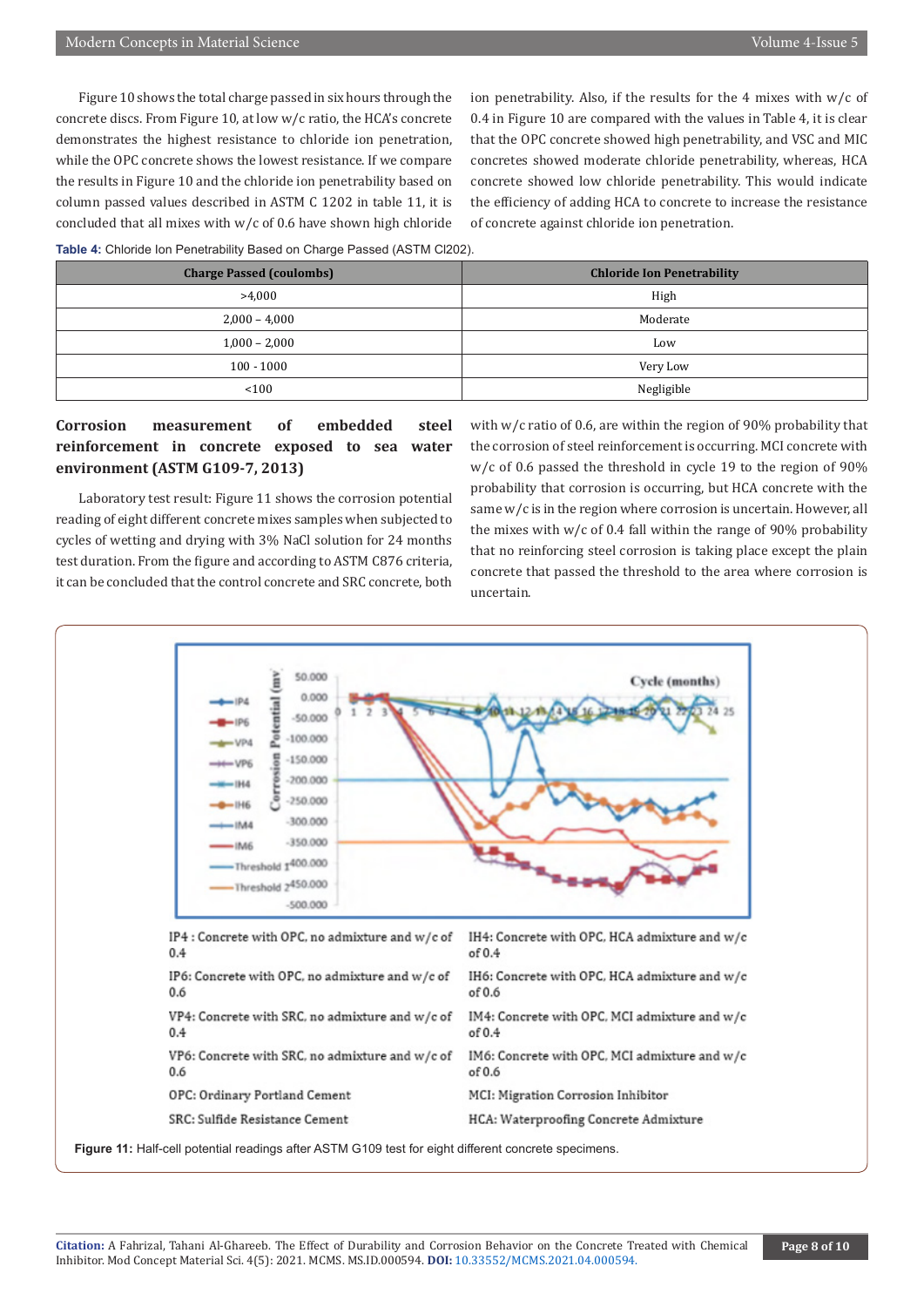Field test result: Field-testing stations with the total 24 concrete block samples were placed at the site adjacent to the seashore. Two sets of specimens were immersed in the tidal zone while the other set was mounted on the steel racks for atmospheric exposure. Concrete specimens were exposed on site to local environmental conditions at two exposure zones as follow:

1. Tidal zone: The specimens were exposed to wetness and dryness corresponding to high and low tides

2. Atmospheric zone: The concrete specimens were placed on racks exposed to humid coastal conditions, salt-laden winds and some pollution materials from the refinery.

Figures 12 and 13 illustrate the corrosion potential measurement for each specimen type versus time. The corrosion potential and electrical resistance measurements were recorded using the Great Dane device. Figure 12 indicates that there is a greater than 90% probability that no reinforcing steel corrosion is occurring in all atmospheric specimens located at the seaside. Figure 13 indicates that the tidal specimen, IH4 and IM4 are the only specimen to have a greater than 90% probability that no reinforcing steel corrosion is occurring. The corrosion activity of the reinforcing steel is uncertain for specimens VP4 and IP4 and there is a greater than 90% probability that reinforcing steel corrosion is occurring in specimens IP6 and VP6, then specimens IH6 and IM6 after the ninth exposure cycle.





# **Conclusion**

- The field and laboratory tests results of concrete specimens have shown the effectiveness of adding corrosion inhibitor to concrete in enhancing its performance to resist the ingress of chloride ions and corrosion.
- Using sulfate resistant cement had made slight and sometimes negligible improvement to the concrete durability exposed to chloride-rich environment.
- The specimens with a  $0.6$  w/c ratio in all field and laboratory tests have shown to have more negative corrosion potential values, thus, making it evident that an increase in the w/c ratio would increase the susceptibility of corrosion activity occurrences.

Results indicated that there was shown 90% probability that no corrosion activities were taking place in atmospheric zone concrete specimens, which could be due to lack of water exposure. However, concrete specimens in the atmospheric